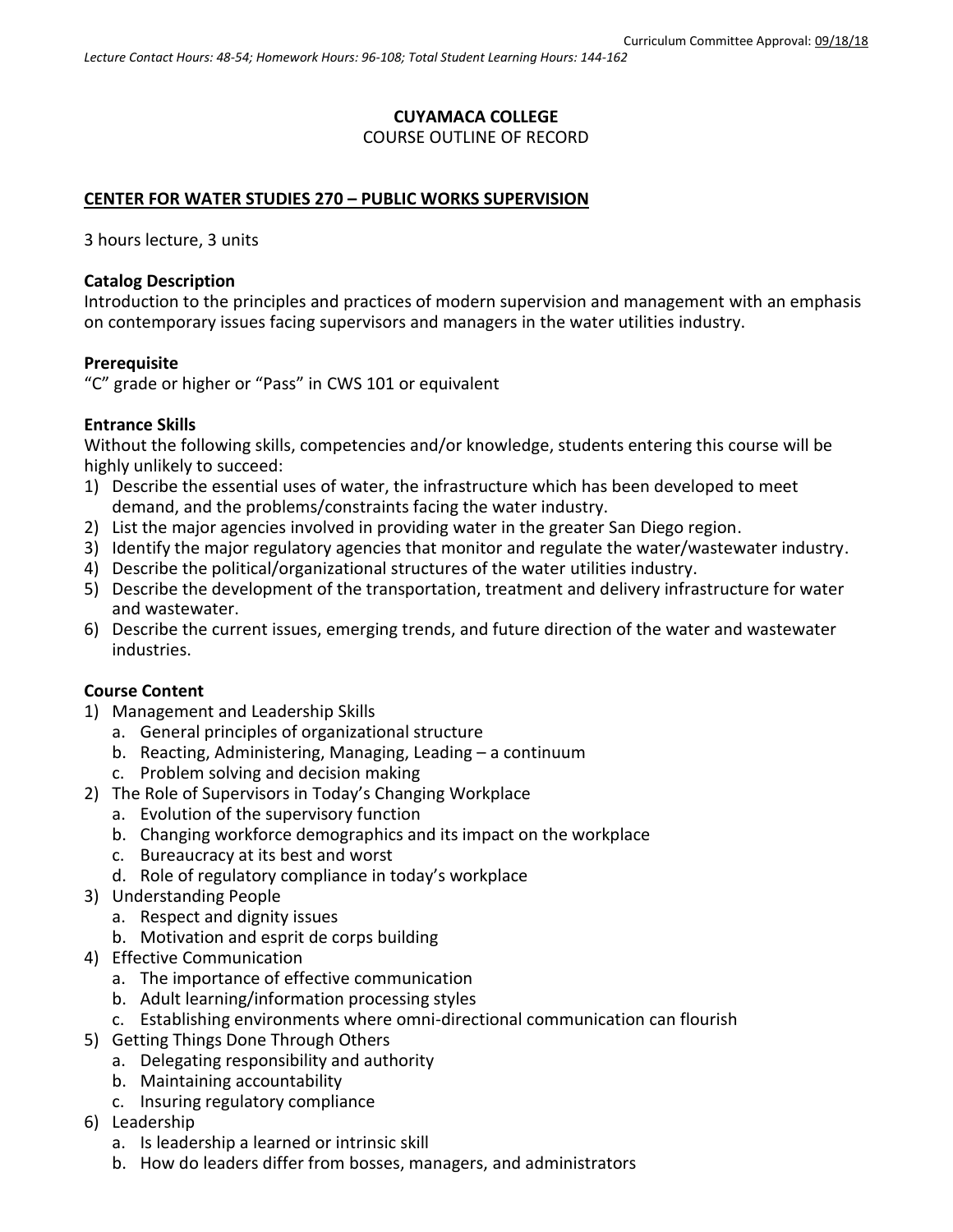- 7) Public Relations
	- a. Dealing with the public
	- b. Focus on customer service
- 8) Commitment to Lifelong Learning
	- a. Understanding the changing nature of workplace and society
	- b. Ongoing professional growth
	- c. Personal and career development

# **Course Objectives**

Students will be able to:

- 1) Describe the key elements which foster open and effective communication within organizations.
- 2) Describe in detail how public works managers effectively delegate responsibility, maintain accountability, insure regulatory compliance, and interact with the public.
- 3) Explain how water and wastewater infrastructure systems may be affected during emergencies.
- 4) Describe in detail the general principles of emergency response and operations including hazard assessment, vulnerability analysis, and the Standardized Emergency Management System (SEMS).
- 5) Explain the changing nature of the workplace in modern society and the resulting need for ongoing professional growth, personal and career development, and a commitment to lifelong learning.

## **Method of Evaluation**

A grading system will be established by the instructor and implemented uniformly. Grades will be based on demonstrated proficiency in subject matter determined by multiple measurements for evaluation, one of which must be essay exams, skills demonstration or, where appropriate, the symbol system.

- 1) Team projects, quizzes, and/or exams which demonstrate students' ability to explain the principles and practices of modern supervision and management, with an emphasis on contemporary issues facing supervisors and managers in the water utilities industry.
- 2) Aptitude tests and/or writing assignments which measure students' ability to demonstrate various aspects of supervision and management in the public works arena.

## **Special Materials Required of Student**

None

## **Minimum Instructional Facilities**

Smart classroom

## **Method of Instruction**

- 1) Lecture and discussion
- 2) Leadership Skills Style Inventory
- 3) Guest speakers
- 4) Student presentations
- 5) Multimedia presentations
- 6) Demonstrations utilizing the Field Operations Skills Yard

## **Out-of-Class Assignments**

- 1) Reading assignments
- 2) Writing assignments

# **Texts and References**

- 1) Required (representative example): Robbins, Stephen and David DeCenzo. *Supervision Today!* 7th edition. Prentice Hall, 2012.
- 2) Supplemental: None